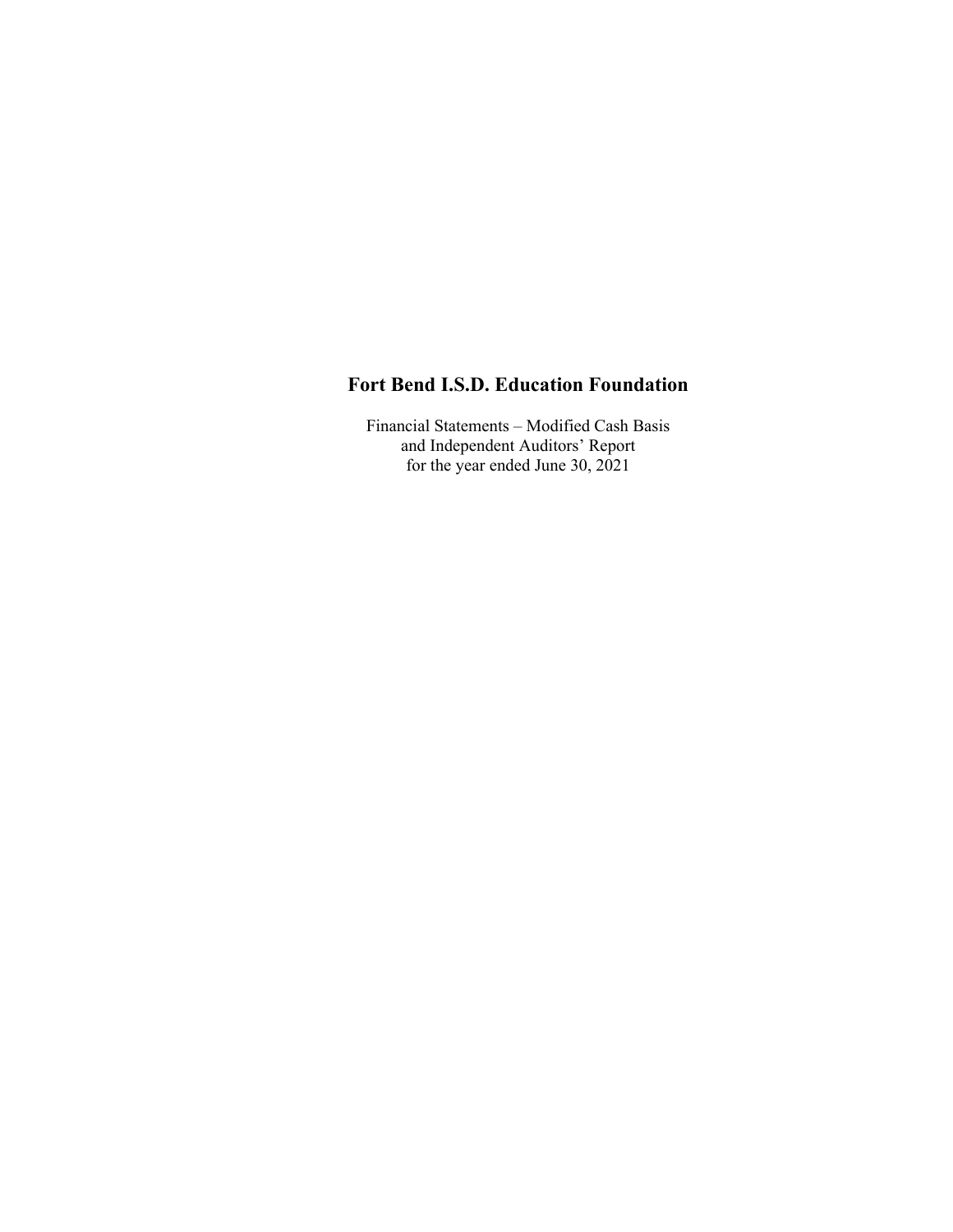|                                                                                                                           | Page |
|---------------------------------------------------------------------------------------------------------------------------|------|
| <b>Independent Auditors' Report</b>                                                                                       |      |
| <b>Financial Statements:</b>                                                                                              |      |
| Statement of Assets, Liabilities and Net Assets – Modified Cash Basis as of June 30, 2021                                 | 3    |
| Statement of Revenues, Expenses and Other Changes in Net Assets – Modified Cash Basis<br>for the year ended June 30, 2021 | 4    |
| Statement of Functional Expenses – Modified Cash Basis for the year ended June 30, 2021                                   | 5    |
| Statement of Cash Flows – Modified Cash Basis for the year ended June 30, 2021                                            | 6    |
| Notes to Financial Statements for the year ended June 30, 2021                                                            | 7    |
|                                                                                                                           |      |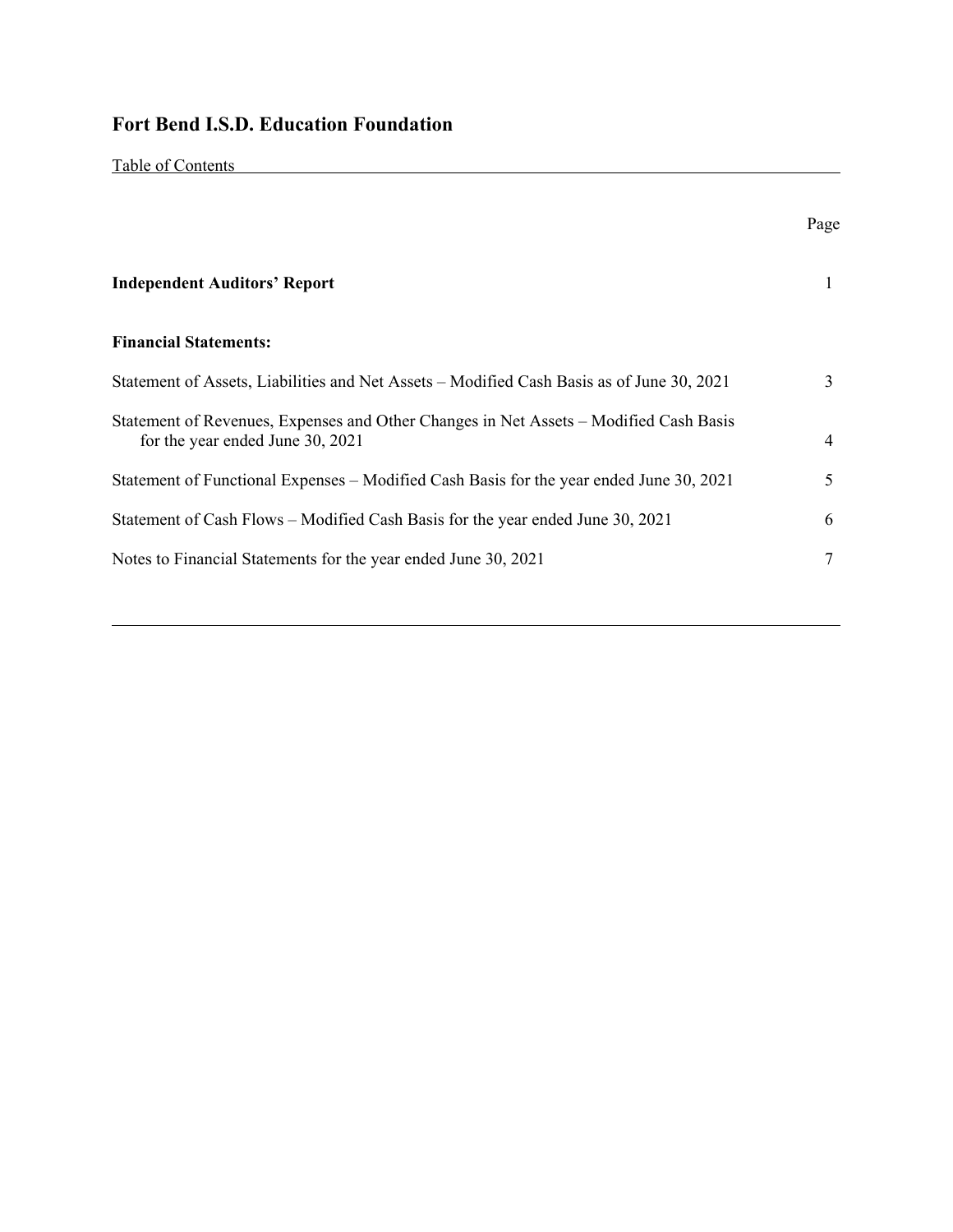#### **Independent Auditors' Report**

To the Board of Directors of Fort Bend I.S.D. Education Foundation:

We have audited the accompanying financial statements of Fort Bend I.S.D. Education Foundation, which comprise the statement of assets, liabilities and net assets – modified cash basis as of June 30, 2021 and the related statements of revenues, expenses and other changes in net assets – modified cash basis, of functional expenses – modified cash basis, and of cash flows – modified cash basis for the year then ended, and the related notes to the financial statements.

#### **Management's Responsibility for the Financial Statements**

Management is responsible for the preparation and fair presentation of these financial statements in accordance with the modified cash basis of accounting as described in Note 1; this includes determining that the modified cash basis of accounting is an acceptable basis for the preparation of the financial statements in the circumstances. Management also is responsible for the design, implementation, and maintenance of internal control relevant to the preparation and fair presentation of financial statements that are free from material misstatement, whether due to fraud or error.

#### **Auditors' Responsibility**

Our responsibility is to express an opinion on these financial statements based on our audit. We conducted our audit in accordance with auditing standards generally accepted in the United States of America. Those standards require that we plan and perform our audit to obtain reasonable assurance about whether the financial statements are free from material misstatement.

An audit involves performing procedures to obtain audit evidence about the amounts and disclosures in the financial statements. The procedures selected depend on the auditors' judgment, including the assessment of the risks of material misstatement of the financial statements, whether due to fraud or error. In making those risk assessments, the auditor considers internal control relevant to the entity's preparation and fair presentation of the financial statements in order to design audit procedures that are appropriate in the circumstances, but not for the purpose of expressing an opinion on the effectiveness of the entity's internal control. Accordingly, we express no such opinion. An audit also includes evaluating the appropriateness of accounting policies used and the reasonableness of significant accounting estimates made by management, as well as evaluating the overall presentation of the financial statements.

We believe that the audit evidence we have obtained is sufficient and appropriate to provide a basis for our audit opinion.

#### **Opinion**

In our opinion, the financial statements referred to above present fairly, in all material respects, the assets, liabilities and net assets of Fort Bend I.S.D. Education Foundation as of June 30, 2021 and the revenue, expenses, and other changes in net assets, and cash flows for the year then ended in accordance with the modified cash basis of accounting.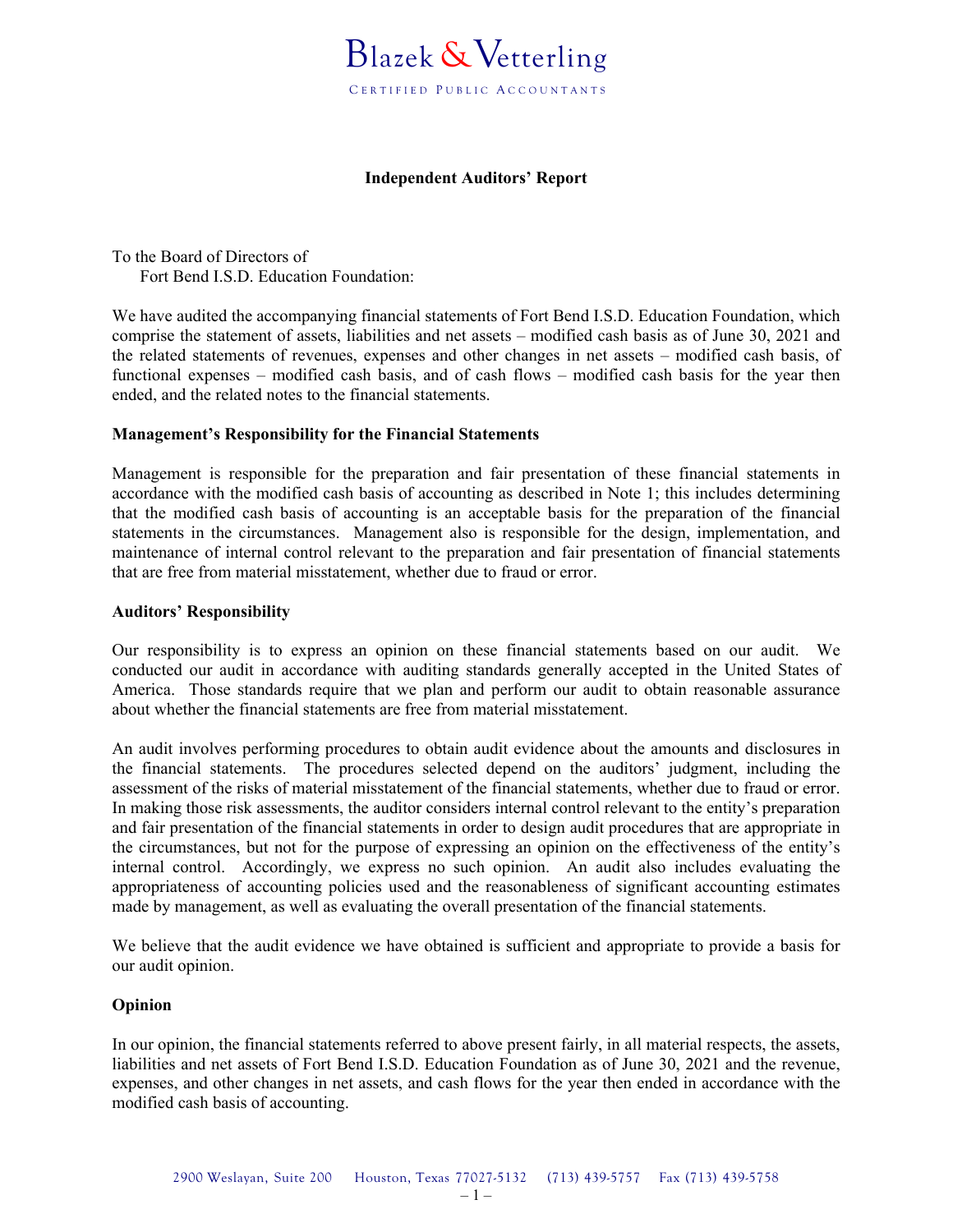## **Basis of Accounting**

As described in Note 1, these financial statements are prepared on the modified cash basis of accounting, which is a basis of accounting other than accounting principles generally accepted in the United States of America. Our opinion is not modified with respect to this matter.

Blazek & Vetterling

November 4, 2021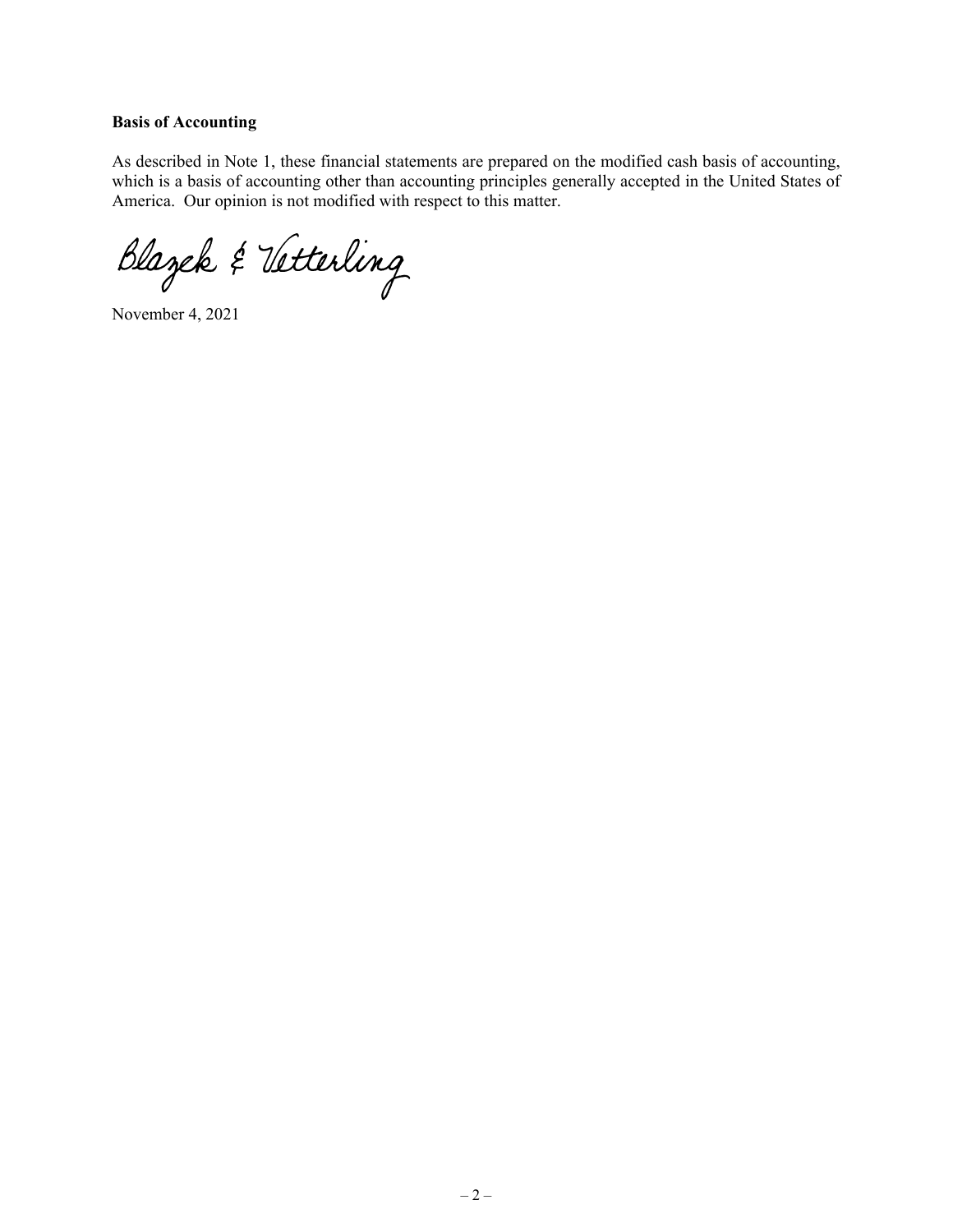Statement of Assets, Liabilities and Net Assets – Modified Cash Basis as of June 30, 2021

### ASSETS

| Cash<br>Other assets<br>Investments (Note 3)               | \$<br>106,308<br>9,495<br>4,748,430 |
|------------------------------------------------------------|-------------------------------------|
| <b>TOTAL ASSETS</b>                                        | \$4,864,233                         |
|                                                            |                                     |
| <b>LIABILITIES AND NET ASSETS</b>                          |                                     |
| Liabilities:<br>Refundable advances from events and grants | \$<br>89,196                        |
| Net assets without donor restrictions                      | 4,775,037                           |
| TOTAL LIABILITIES AND NET ASSETS                           | \$4,864,233                         |
|                                                            |                                     |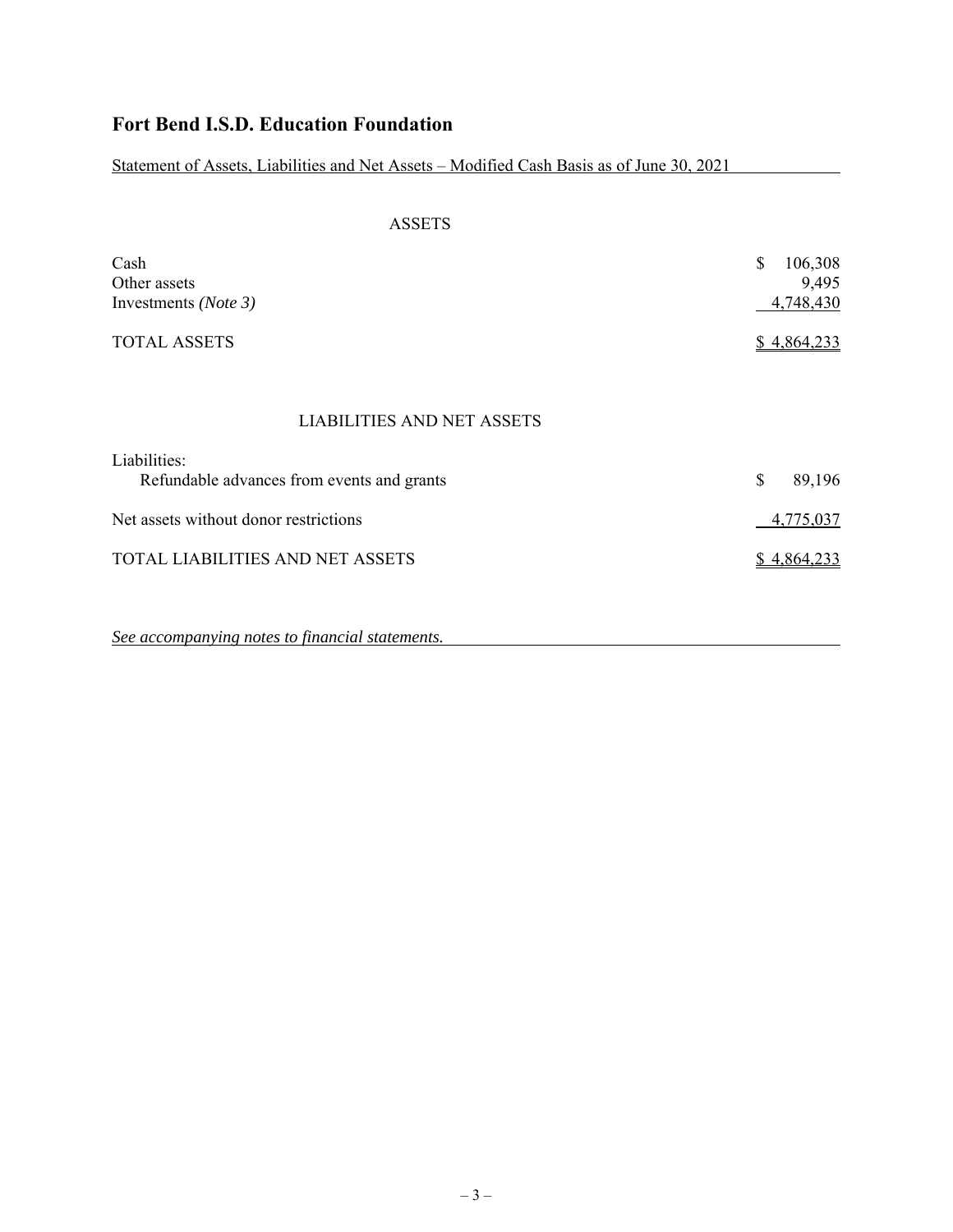Statement of Revenues, Expenses and Other Changes in Net Assets – Modified Cash Basis for the year ended June 30, 2021

|                                                                                                                                                              | WITHOUT DONOR<br><b>RESTRICTIONS</b>                     | WITH DONOR<br><b>RESTRICTIONS</b> | <b>TOTAL</b>                                              |
|--------------------------------------------------------------------------------------------------------------------------------------------------------------|----------------------------------------------------------|-----------------------------------|-----------------------------------------------------------|
| <b>REVENUE:</b>                                                                                                                                              |                                                          |                                   |                                                           |
| Contributions<br>Special events<br>Cost of direct donor benefit - special events<br>Net investment return<br>Forgiveness of Paycheck Protection Program loan | $\mathbf S$<br>176,509<br>522,682<br>(69,007)<br>739,243 | $\mathbb{S}$<br>140,400<br>85,377 | \$<br>316,909<br>522,682<br>(69,007)<br>739,243<br>85,377 |
| Total revenue                                                                                                                                                | 1,369,427                                                | 225,777                           | 1,595,204                                                 |
| Net assets released from restrictions:<br>Program expenditures                                                                                               | 225,777                                                  | (225, 777)                        |                                                           |
| Total                                                                                                                                                        | 1,595,204                                                | $\theta$                          | 1,595,204                                                 |
| <b>EXPENSES:</b>                                                                                                                                             |                                                          |                                   |                                                           |
| Program services<br>Management and general<br>Fundraising<br>Total expenses                                                                                  | 585,104<br>61,537<br>201,056<br>847,697                  |                                   | 585,104<br>61,537<br>201,056<br>847,697                   |
| <b>CHANGES IN NET ASSETS</b>                                                                                                                                 | 747,507                                                  | $\boldsymbol{0}$                  | 747,507                                                   |
| Net assets, beginning of year                                                                                                                                | 4,027,530                                                | $\boldsymbol{0}$                  | 4,027,530                                                 |
| Net assets, end of year                                                                                                                                      | \$4,775,037                                              | $\Omega$                          | \$4,775,037                                               |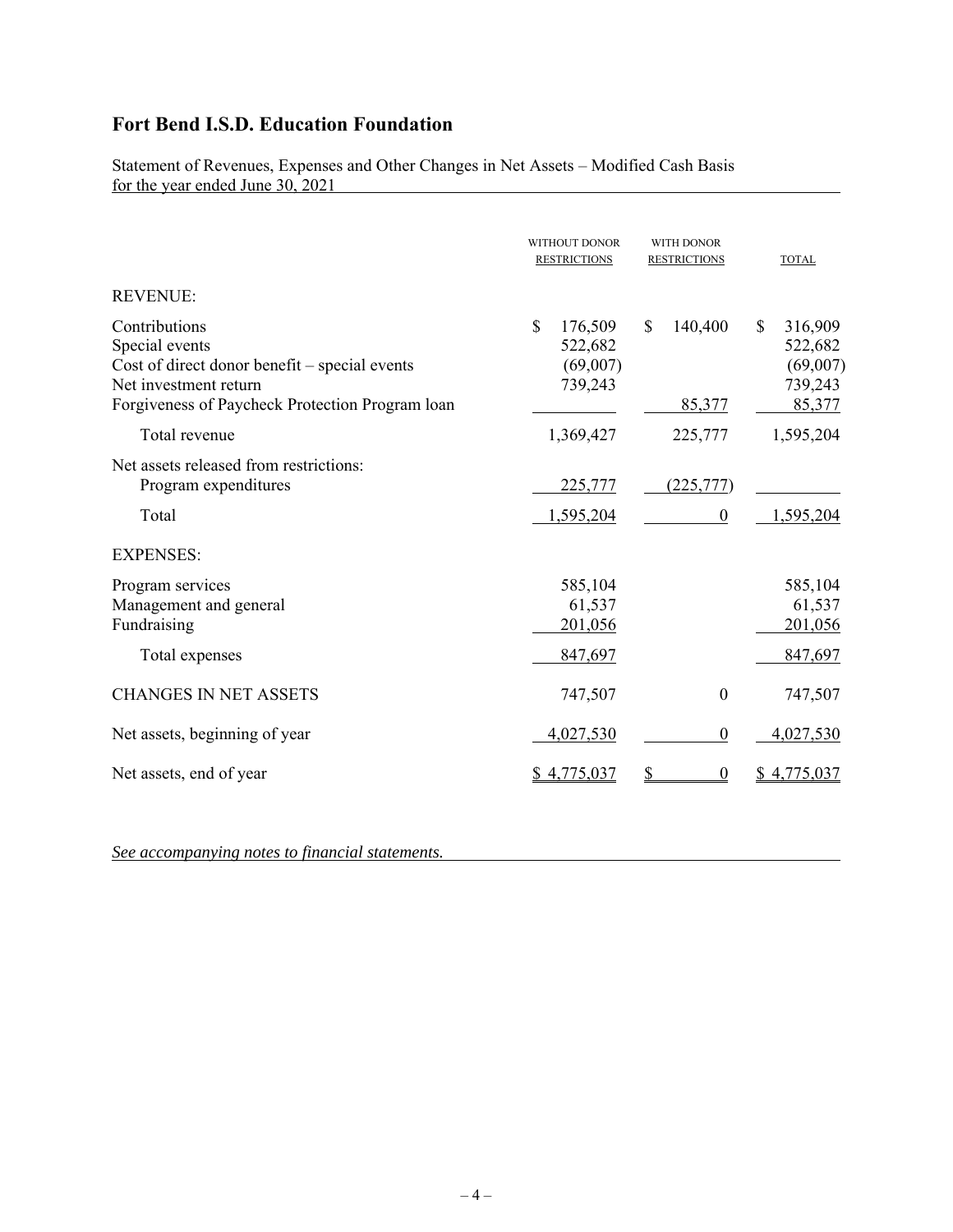Statement of Functional Expenses – Modified Cash Basis for the year ended June 30, 2021

| <b>EXPENSES</b>                                 | <b>PROGRAM</b><br><b>SERVICES</b> |              | <b>MANAGEMENT</b><br>AND GENERAL |   | <b>FUNDRAISING</b> | <b>TOTAL</b>  |
|-------------------------------------------------|-----------------------------------|--------------|----------------------------------|---|--------------------|---------------|
| Salaries and related expenses                   | \$<br>56,299                      | $\mathbb{S}$ | 43,701                           | S | 158,478            | \$<br>258,478 |
| Grants to Fort Bend I.S.D.                      | 473,076                           |              |                                  |   |                    | 473,076       |
| Grants for emergency needs                      | 47,880                            |              |                                  |   |                    | 47,880        |
| Software                                        |                                   |              | 1,584                            |   | 21,238             | 22,822        |
| Supplies and printing                           | 2,049                             |              | 1,591                            |   | 11,344             | 14,984        |
| Donation payouts to other organizations         | 5,800                             |              |                                  |   |                    | 5,800         |
| Credit card processing fees                     |                                   |              | 4,269                            |   |                    | 4,269         |
| Insurance                                       |                                   |              | 4,246                            |   |                    | 4,246         |
| Security and signage                            |                                   |              |                                  |   | 3,854              | 3,854         |
| Professional fees                               |                                   |              | 2,837                            |   |                    | 2,837         |
| Other                                           |                                   |              | 3,309                            |   | 6,142              | 9,451         |
| Total expenses                                  | 585,104                           |              | 61,537                           |   | 201,056            | 847,697       |
| Cost of direct donor benefit $-$ special events |                                   |              |                                  |   |                    | 69,007        |
| Total                                           |                                   |              |                                  |   |                    | 916,704       |
|                                                 |                                   |              |                                  |   |                    |               |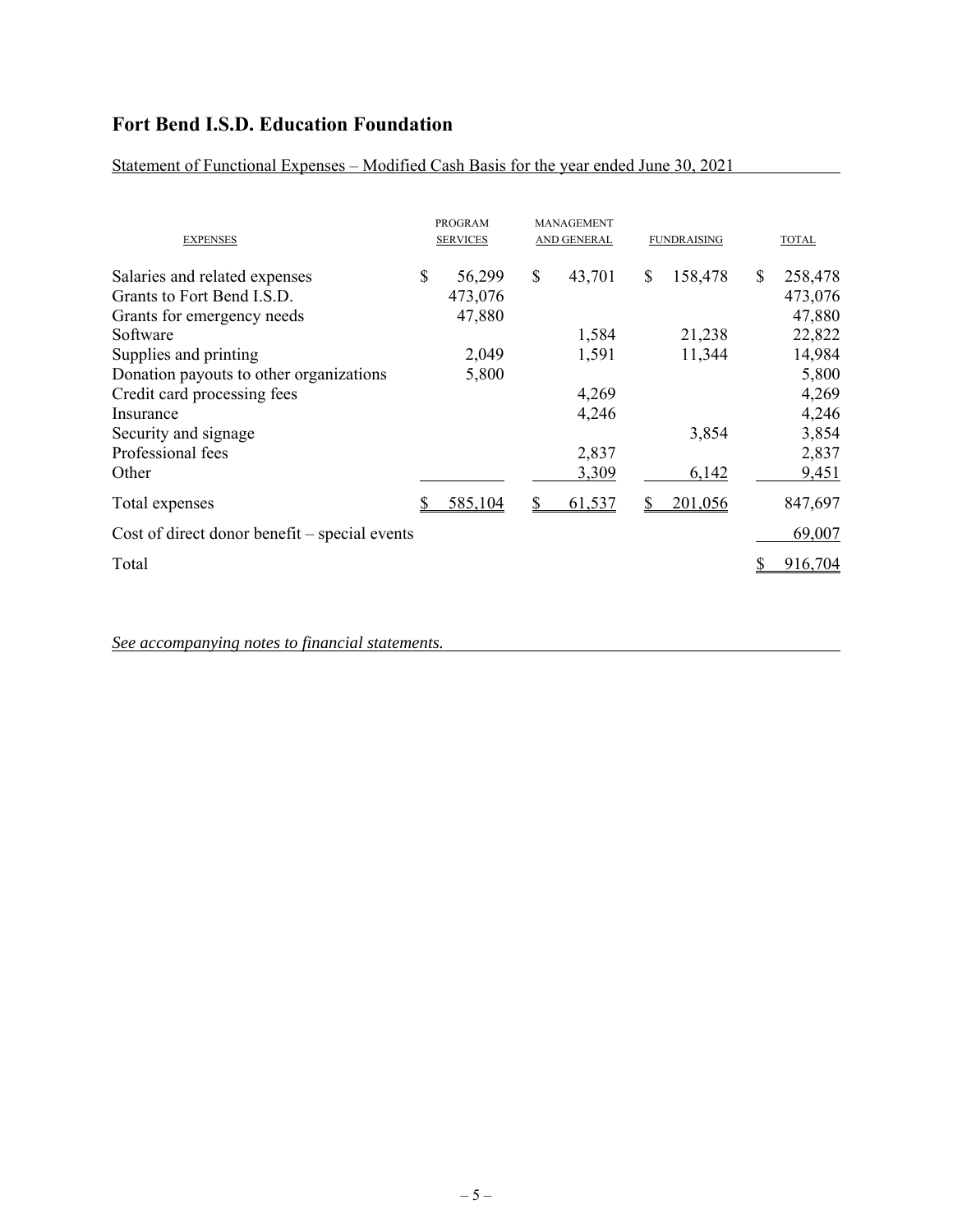## Statement of Cash Flows – Modified Cash Basis for the year ended June 30, 2021

| CASH FLOWS FROM OPERATING ACTIVITIES:                                                                                    |                                    |
|--------------------------------------------------------------------------------------------------------------------------|------------------------------------|
| Changes in net assets<br>Adjustments to reconcile changes in net assets to net cash<br>provided by operating activities: | \$<br>747,507                      |
| Net realized and unrealized gain on investments<br>Changes in operating assets and liabilities:                          | (546,751)                          |
| Other assets<br>Refundable advances                                                                                      | (3,495)<br>47,569                  |
| Refundable advance – Paycheck Protection Program                                                                         | (41,285)                           |
| Net cash provided by operating activities                                                                                | 203,545                            |
| CASH FLOWS FROM INVESTING ACTIVITIES:                                                                                    |                                    |
| Purchases of investments<br>Sales of investments<br>Change in cash held as investments                                   | (2,713,545)<br>2,508,011<br>13,043 |
| Net cash used by investing activities                                                                                    | (192, 491)                         |
| NET CHANGE IN CASH                                                                                                       | 11,054                             |
| Cash, beginning of year                                                                                                  | <u>95,254</u>                      |
| Cash, end of year                                                                                                        | 106,308                            |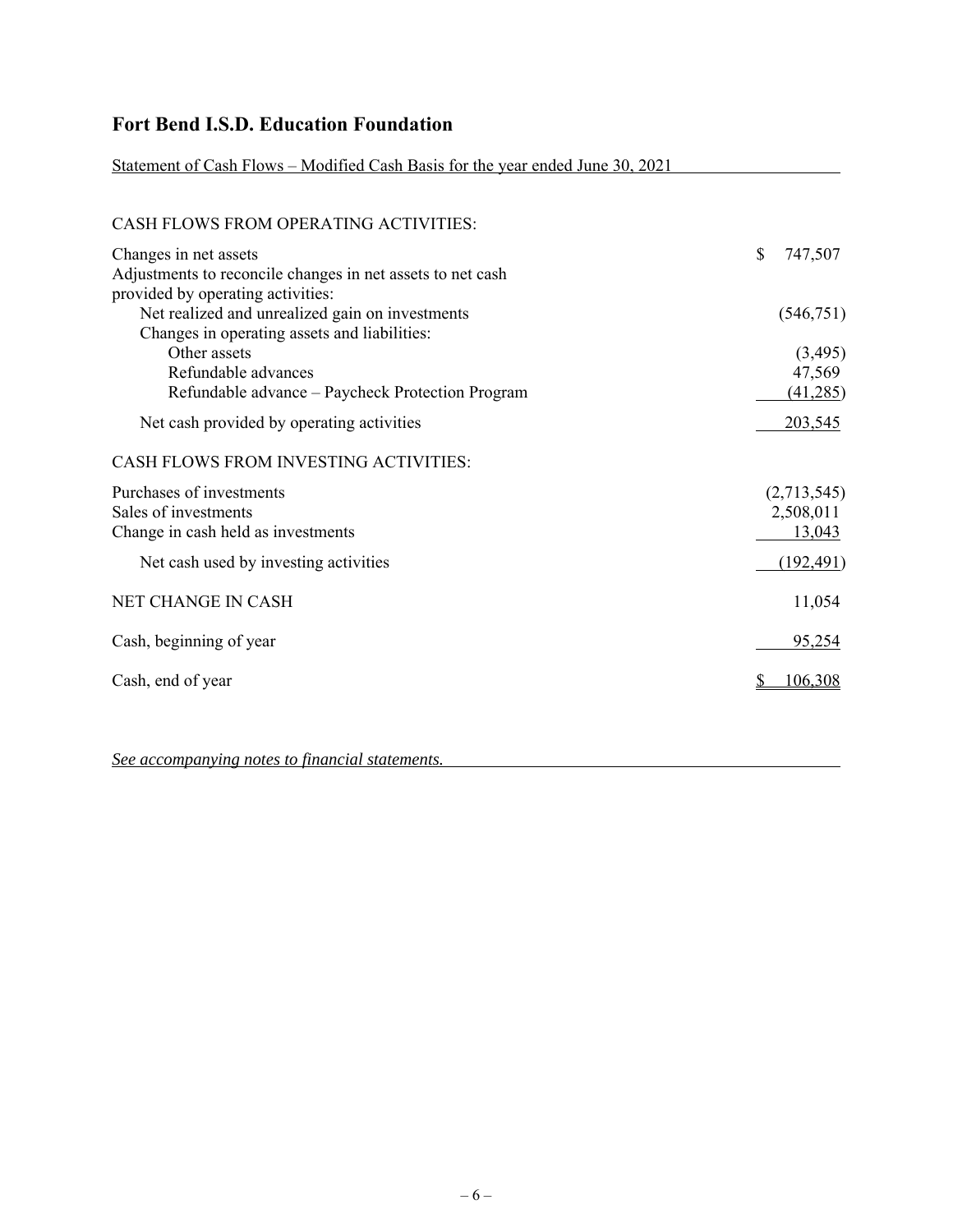Notes to Financial Statements for the year ended June 30, 2021

### **NOTE 1 – ORGANIZATION AND SIGNIFICANT ACCOUNTING POLICIES**

Organization – Fort Bend I.S.D. Education Foundation (the Foundation), doing business as Fort Bend Education Foundation, is a Texas nonprofit corporation established in 1992 to enrich and enhance the quality of education for all Fort Bend Independent School District students through its grant programs.

Federal income tax status – The Foundation is exempt from federal income tax under  $\S501(c)(3)$  of the Internal Revenue Code and is classified as a public charity under  $\S509(a)(1)$  and  $\S170(b)(1)(A)(vi)$ .

Basis of accounting – The financial statements are presented in accordance with the modified cash basis of accounting, which is a comprehensive basis of accounting other than accounting principles generally accepted in the United States of America. Generally, revenues are recognized when received rather than when earned and expenses are recognized when paid rather than when the obligation is incurred. The Foundation's financial statements generally reflect cash transactions and the assets, liabilities and net assets arising from those transactions. The cash basis is modified to report investments at fair value.

Cash includes demand deposits except that cash held for long-term investment is grouped with investments and excluded from cash in the statement of cash flows.

Investments are reported at fair value. Net investment return consists of interest and dividends, realized and unrealized gains and losses, net of external and direct internal investment expenses. Investment return is reported in the statement of revenues, expenses and other changes in net assets as a change in *net assets without donor restrictions* unless the use of the income is limited by donor-imposed restrictions. Net investment return whose use is restricted by the donor is reported as a change in *net assets with donor restrictions* until expended in accordance with donor-imposed restrictions.

Net asset classification – Net assets, revenue, gains, and losses are classified based on the existence or absence of donor-imposed restrictions, as follows:

- *Net assets without donor restrictions* are not subject to donor-imposed restrictions even though their use may be limited in other respects such as by contract or board designation.
- *Net assets with donor restrictions* are subject to donor-imposed restrictions. Restrictions may be temporary in nature, such as those that will be met by the passage of time or use for a purpose specified by the donor, or may be perpetual in nature, where the donor stipulates that resources be maintained in perpetuity. Net assets are released from restrictions when the stipulated time has elapsed, or purpose has been fulfilled, or both.

Contributions are recognized at fair value when received. Non-cash contributions are not recognized in the financial statements of the Foundation.

Grants are recognized as expense when the Foundation pays the grant.

Estimates – Management must make estimates and assumptions to prepare financial statements in accordance with the modified cash basis of accounting. These estimates and assumptions affect the reported amounts of assets and liabilities, the disclosure of contingent assets and liabilities, the amounts of reported revenue and expenses, and the allocation of expenses among various functions. Actual results could vary from the estimates that were used.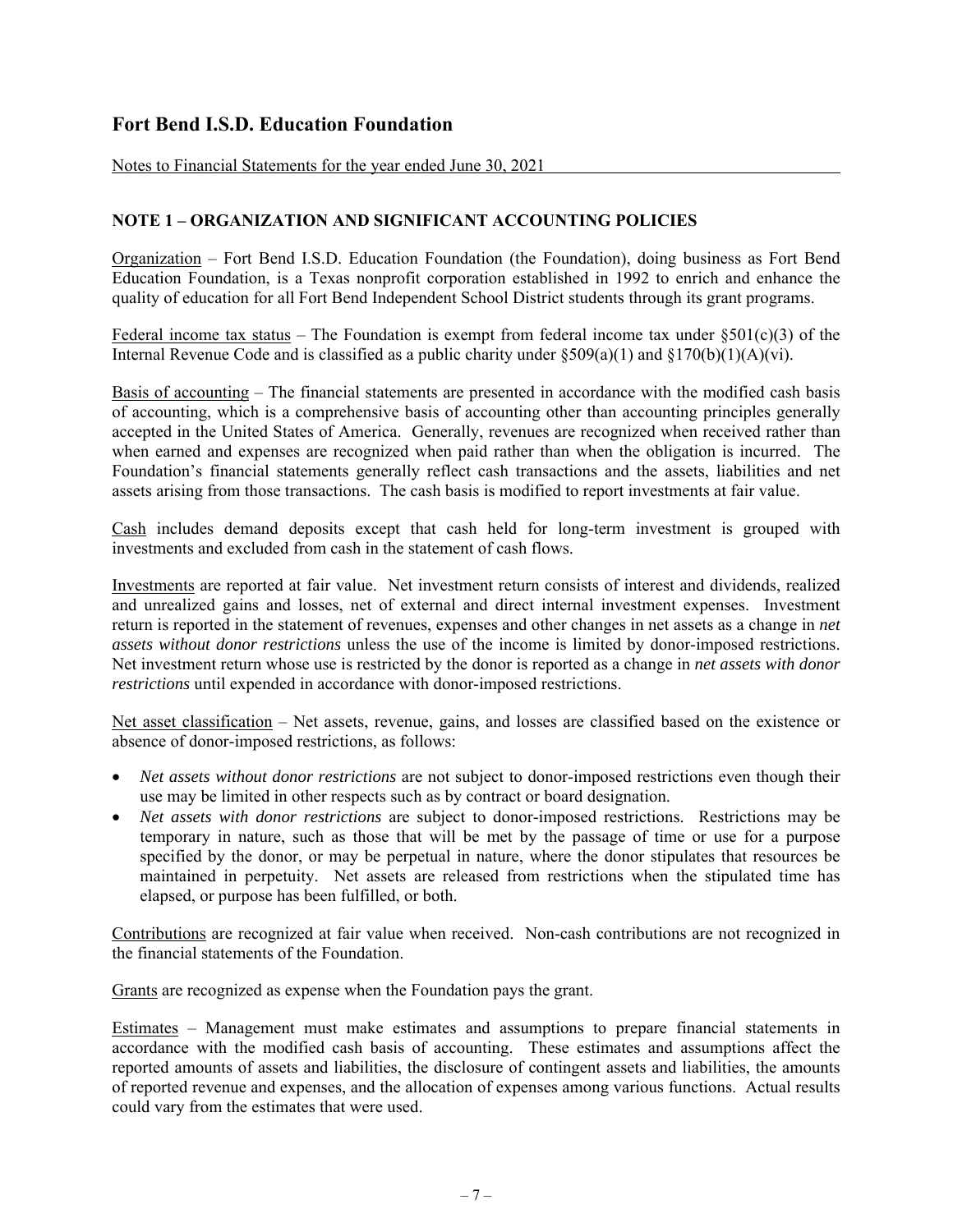### **NOTE 2 – LIQUIDITY AND AVAILABILITY OF RESOURCES**

Financial assets available for general expenditure, that is, without donor or other restrictions limiting their use within one year of June 30, 2021 comprise the following:

| Financial assets:                                        |                         |
|----------------------------------------------------------|-------------------------|
| Cash                                                     | 106,308<br><sup>S</sup> |
| Investments                                              | 4,748,430               |
| Total financial assets available for general expenditure | \$4,854,738             |

For purposes of analyzing resources available to meet general expenditures over a 12-month period, the Foundation considers all expenditures related to its grant programs activities, as well as the conduct of services undertaken to support those activities, to be general expenditures. The Foundation is substantially supported by contributions and special events, and regularly monitors liquidity required to meet its operating needs while striving to maximize the investment of available funds. Investments are primarily invested in mutual funds and exchange-traded funds for long-term appreciation, but remain available to be spent at the Board of Directors' discretion.

### **NOTE 3 – INVESTMENTS AND FAIR VALUE MEASUREMENTS**

Fair value is the price that would be received to sell an asset or paid to transfer a liability in an orderly transaction between market participants at the measurement date. The three levels of the fair value hierarchy are as follows:

- Level 1 Inputs are unadjusted quoted prices in active markets for identical assets or liabilities that the reporting entity has the ability to access at the reporting date.
- *Level 2* Inputs are other than quoted prices included in Level 1, which are either directly observable or can be derived from or corroborated by observable market data at the reporting date.
- *Level 3* Inputs are not observable and are based on the reporting entity's assumptions about the inputs market participants would use in pricing the asset or liability.

Assets measured at fair value at June 30, 2021 are as follows:

|                                     | LEVEL 1     | LEVEL 2 | LEVEL 3 | <b>TOTAL</b> |
|-------------------------------------|-------------|---------|---------|--------------|
| Investments:                        |             |         |         |              |
| Equity mutual funds                 | \$2,027,452 |         |         | \$2,027,452  |
| Bond mutual funds                   | 1,981,868   |         |         | 1,981,868    |
| Exchange-traded funds               | 733,467     |         |         | 733,467      |
| Total assets measured at fair value | \$4,742,787 |         |         | 4,742,787    |
| Cash held as investments            |             |         |         | 5,643        |
| Total investments                   |             |         |         | \$4,748,430  |

Valuation methods used for assets measured at fair value are as follows:

- *Mutual funds* are valued at the reported net asset value.
- *Exchange-traded funds* are valued at the closing price reported on the active market on which the individual securities are traded.